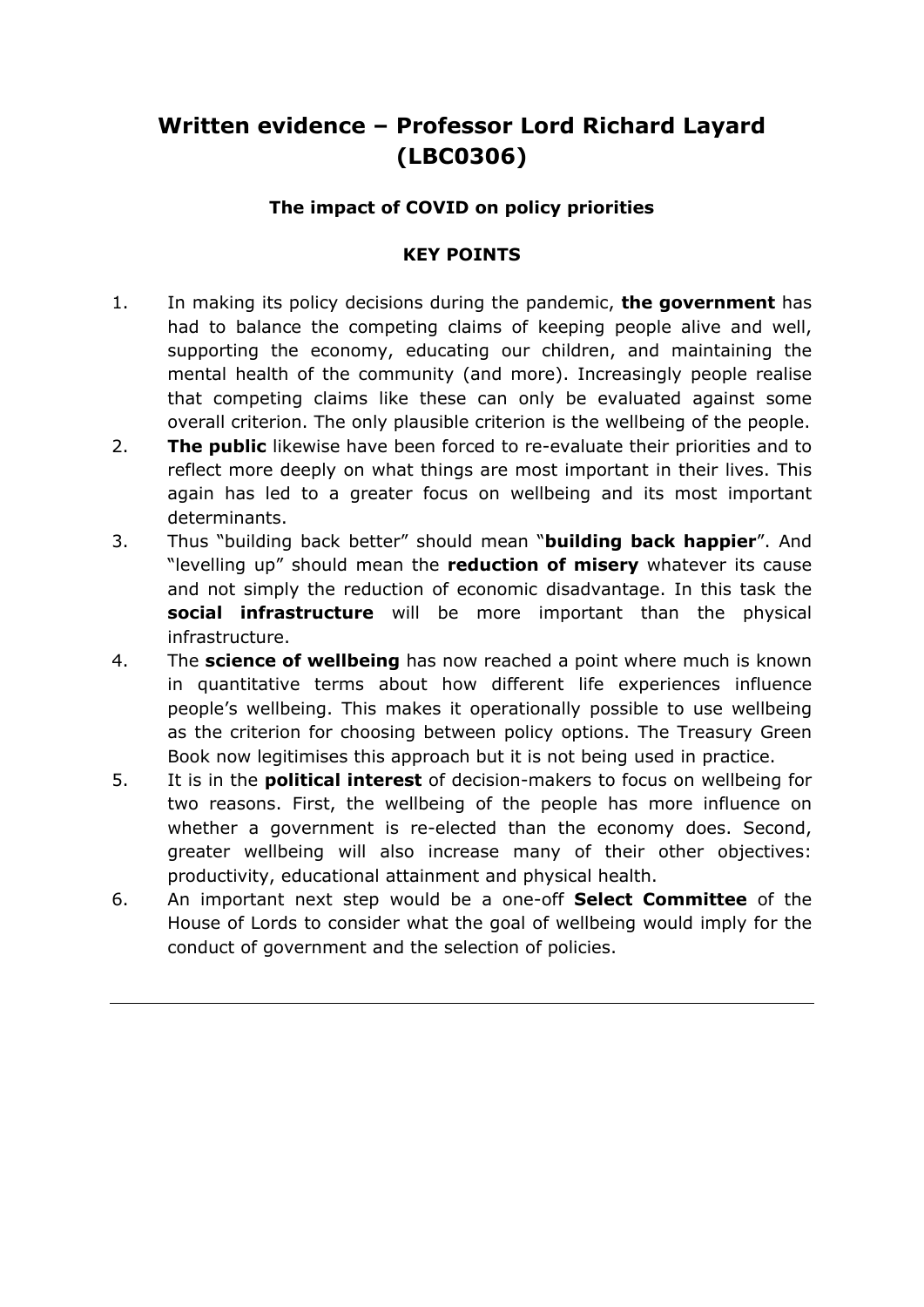## **An overarching criterion**

Governments have multiple objectives. But in the end, they have to decide whether one policy is better than another. Policy A may have a bigger impact on one objective and Policy B may on another objective. How to choose between the policies? The government must implicitly weight the importance of one objective compared with another. It would be much better to make this explicit, by having and applying a single overarching criterion, against which to judge the merit of different outcomes.

That criterion should be the **wellbeing of the people.** There are of course many other good things – health, wealth, freedom and so on. But for each of these goods we can ask 'Why are they good?' and expect an answer. For example, health matters because without it people feel lousy. Similarly with wealth, freedom etc. But if we ask 'Why does it matter how people feel?', we can give no answer. It self-evidently matters, which is why the subjective wellbeing of the people is the most obvious candidate for the overarching good.

The great philosophers of the  $18<sup>th</sup>$  century Anglophone Enlightenment came up with just this answer: the ultimate criterion is the happiness of the people – how they feel about their life- the quality of their life as they themselves experience it.<sup>1</sup> As Thomas Jefferson put it "The care of human life and happiness… is the first and only object of good government"<sup>2</sup>.

The typical way of measuring wellbeing is to ask "**Overall, how satisfied are you with your life these days?**" (0= very dissatisfied, 10= very satisfied). This question elicits very similar answers to the question "Overall how happy are you with your life these days?" So when we talk about wellbeing, that is what most policy analysts have in mind.

Fortunately, more and more policy-makers in OECD and elsewhere now consider that policy should be targeted at wellbeing. In 2020 the EU Council of Ministers urged EU countries "to put people and their wellbeing at the centre of policy design".<sup>3</sup> In other words the aim of policy must be to create conditions for the greatest possible wellbeing.

But this approach can only be implemented if we know what causes wellbeing. Until recently there was virtually no quantitative information on this subject, which is why the 18<sup>th</sup> century ideal could only be implemented crudely even if you believed in it. But over the last forty years a whole new science of wellbeing has developed,<sup>4</sup> which now tells us enough about the causes of wellbeing for this to become the stated objective of policy.

 $1$  Bentham (1789).

<sup>2</sup> Thomas Jefferson to the Republicans of Washington County, Maryland, 31 March 1809.

<sup>3</sup> Council of the European Union (2019). See also Layard and Ward (2020) pp 76-79.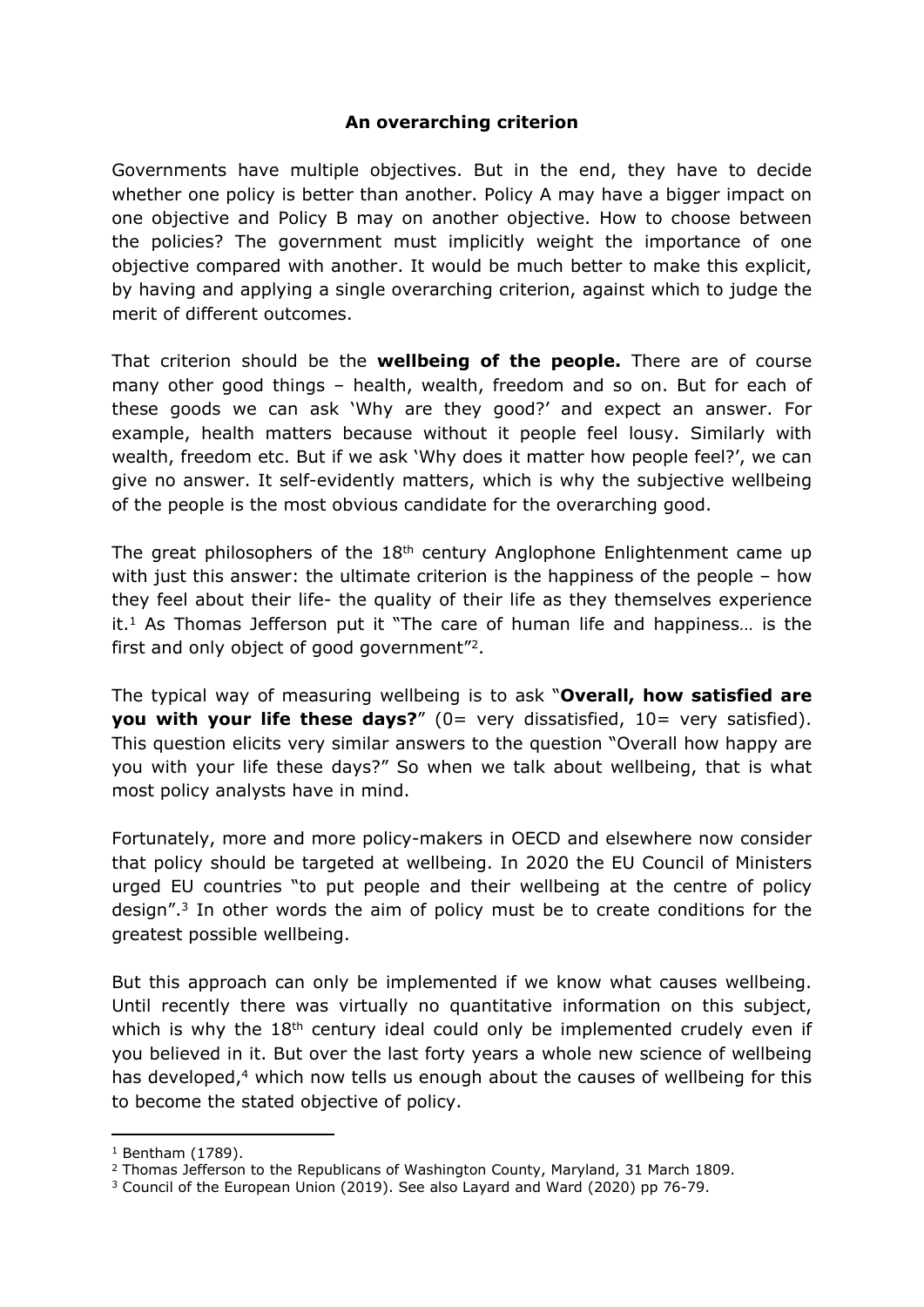## **Political reality**

But why would policy-makers want to maximise the wellbeing of society? Isn't their aim to be re-elected? Indeed it is bound to be. But recent research shows that the best way for a government to be re-elected is to maximise the wellbeing of the people. A study of national elections in European countries from 1974 onwards<sup>5</sup> found that the **best predictor of the government's vote-share in national elections is the life-satisfaction of the people**. The decisive factor is not, as a Clinton aide once said, "the economy, stupid". If we look, country by country, at the variation of life-satisfaction from one election to another, one extra standard deviation of life-satisfaction gives the government an extra 6 percentage points of the popular vote. By contrast, one standard deviation of economic growth gives only 3 extra percentage points of the vote (see Figure 1). So politicians who target the people's wellbeing increase their chances of remaining in (or gaining) power.

Thus it is not pie-in-the-sky to advocate (on ethical grounds) that policy should target wellbeing. For it also makes sense politically, while the new science makes it operationally practicable.

## **Figure 1. Effect of life-satisfaction and economic growth on the government's % share of the vote**



(National elections in Europe since 1974)

Note: Effect of 1 standard deviation increase in each variable on the government vote share (% points) Source: Ward (2020).

<sup>4</sup> See for example Kahneman et al (1999) and Clark et al (2018).

<sup>5</sup> Ward (2020).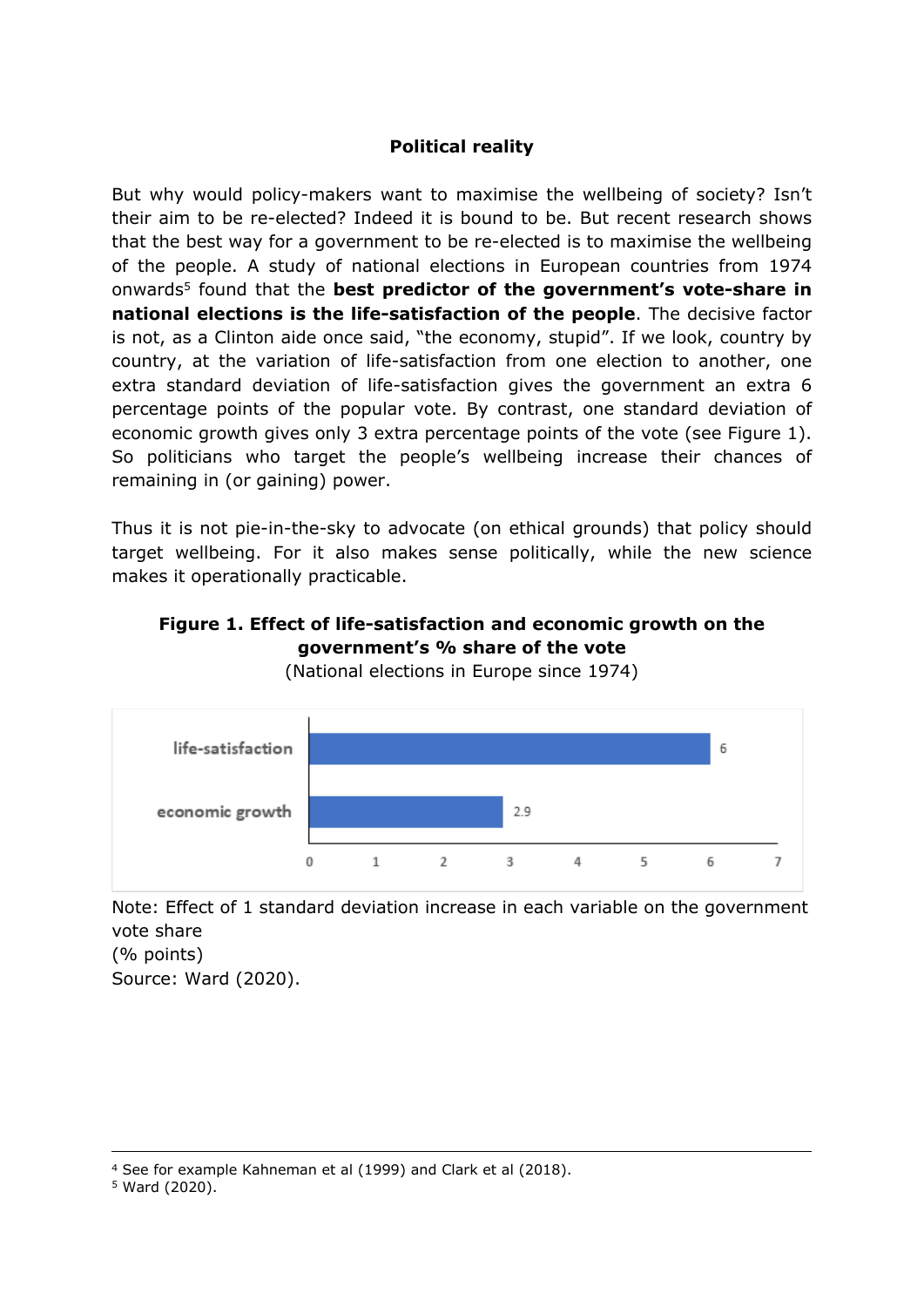## **Policy-making**

In thinking about the priorities for spending, we have to assume that total public expenditure is set by political forces. The task is therefore how to spend this total in the way that produces the most wellbeing. That means choosing those policies which produce the **most wellbeing per pound spent**. There would be some cut-off value for the cost-effectiveness of policies, and policies would only qualify if their ratio of wellbeing-benefit to cost exceeds the cut-off. Similarly, the redistribution of income would only proceed until further redistribution began to reduce total wellbeing. And there would only be regulations when this would increase total wellbeing.

This approach is less revolutionary than it might appear. It has in fact been standard practice in the health field. Health states are evaluated for their quality-of-life (on a scale of 0-1) and medical treatments are evaluated in terms of their impact on quality-of-life-adjusted life-years (or QALYs). They are only approved if they produce enough QALYs per pound spent.<sup>6</sup> The wellbeing approach is essentially an extension of this method.

There are of course important differences. Wellbeing is how people feel about their whole lives, not just their health. And we are looking at the effects of every aspect of policy, not just healthcare.

Some of these effects are economic. So how does the wellbeing approach differ from traditional cost-benefit analysis, where benefits are measured in units of money? Unlike the traditional approach, the wellbeing approach can cover the whole range of public expenditure. By contrast, traditional cost-benefit analysis can only be applied over a narrow range of issues where the benefits either have an actual price, or a value which is implicit in the choices people make. This condition is not satisfied in most of health, social care, child protection, law and order, the environment and redistribution. Indeed, the reason the state is active there is precisely because in these areas market valuations and outcomes would be sub-optimal. So in these areas there is really no alternative to wellbeing (directly measured) as the criterion of benefits.

However, traditional cost-benefit is a totally valid way of measuring benefits in those areas where it can be applied. So the two approaches are complementary and they can be combined by transforming the money measures of benefit (derived from traditional CBA) into wellbeing measures by multiplying them by the marginal impact of money on wellbeing.<sup>7</sup> Fortunately the British Treasury's Green Book manual of policy analysis now endorses 'social wellbeing' as the goal

<sup>6</sup> The UK's NHS provides treatments approved by the National Institute of Health and Clinical Excellence (NICE) using the QALY framework.

<sup>7</sup> What economists call the 'marginal utility of money'.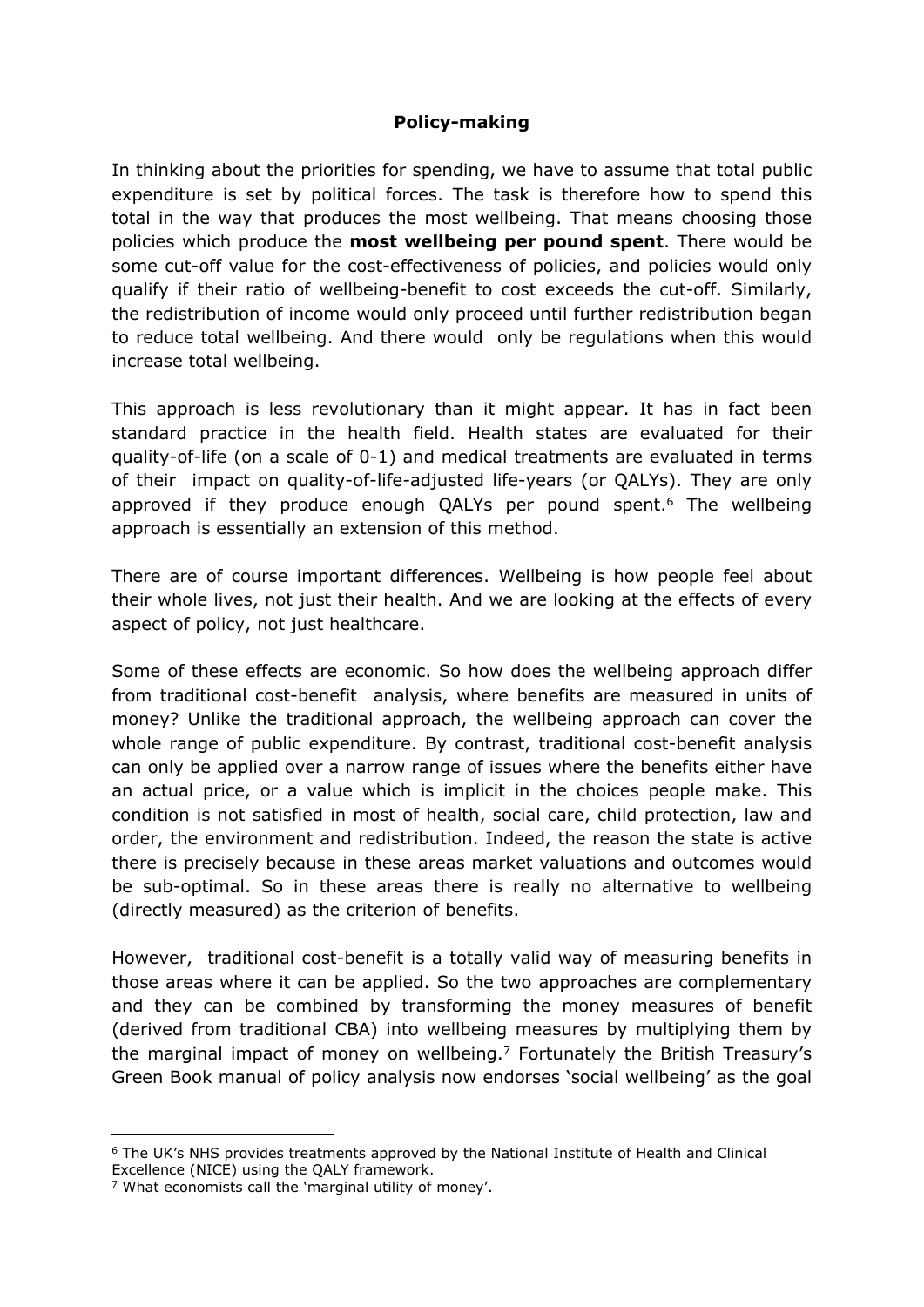and approves the use of direct measures of wellbeing as well as their monetary equivalents.<sup>8</sup>

## **Social justice**

I shall turn to the evidence on wellbeing shortly, but at this point we have to confront a difficult issue. Is total wellbeing really the goal? Or should we not pay more attention to the prevention or relief of misery? In other words, is it more important to raise the happiness of someone who is miserable than of someone who is already happy?

Jeremy Bentham, the founder of the wellbeing approach, opted for the total sum of wellbeing as the goal. But many modern thinkers would take a more egalitarian approach.<sup>9</sup> They argue that it is more important to increase the happiness of those who are more miserable than to increase the happiness of those who are already happy.

There are two practical ways of implementing this more egalitarian approach. One is to measure social welfare not by total happiness, but in a way that gives less value to additional happiness the happier a person is.<sup>10</sup> So when policies are being analysed, their value would be subject to **sensitivity analysis** to see how their comparative claims change as the analysis becomes more egalitarian.

Another, more practical approach, is to **focus the search for new policies more heavily on areas of life which account for the greatest amount of misery in society**. This, in essence, is what the New Zealand government has done in its wellbeing budget from 2019 onwards.

## **The science of wellbeing**

That brings us directly to the evidence base for selecting the areas for new policy development and for evaluating them.<sup>11</sup> What are the main determinants of wellbeing? And what are the main causes of misery? Our team at LSE recently analysed major longitudinal surveys in Britain, Germany, Australia and the US. The findings were similar in all these countries, and Figure 2 gives the results for Britain. It shows how each factor – mental health, physical health, employment, quality of work, relationships, income and education - contributes to the inequality of wellbeing, holding the other factors constant. A parallel analysis

<sup>8</sup> UK HM Treasury Green Book (2020) and HM Treasury (2021).

<https://www.gov.uk/government/publications/green-book-supplementary-guidance-wellbeing> <sup>9</sup> Parfit (1979).

<sup>&</sup>lt;sup>10</sup> So social welfare would be not  $\Sigma^{W_i}$ , where W is wellbeing. It would be

 $\sum f(W_i)$  with  $f' > o$  and  $f'' < o$ . One version of  $f(W_i)$  is  $W_i^a/a$ , with  $a < 1$ .

<sup>11</sup> See for example Clark et al (2018) and Frijters and Krekel (2021)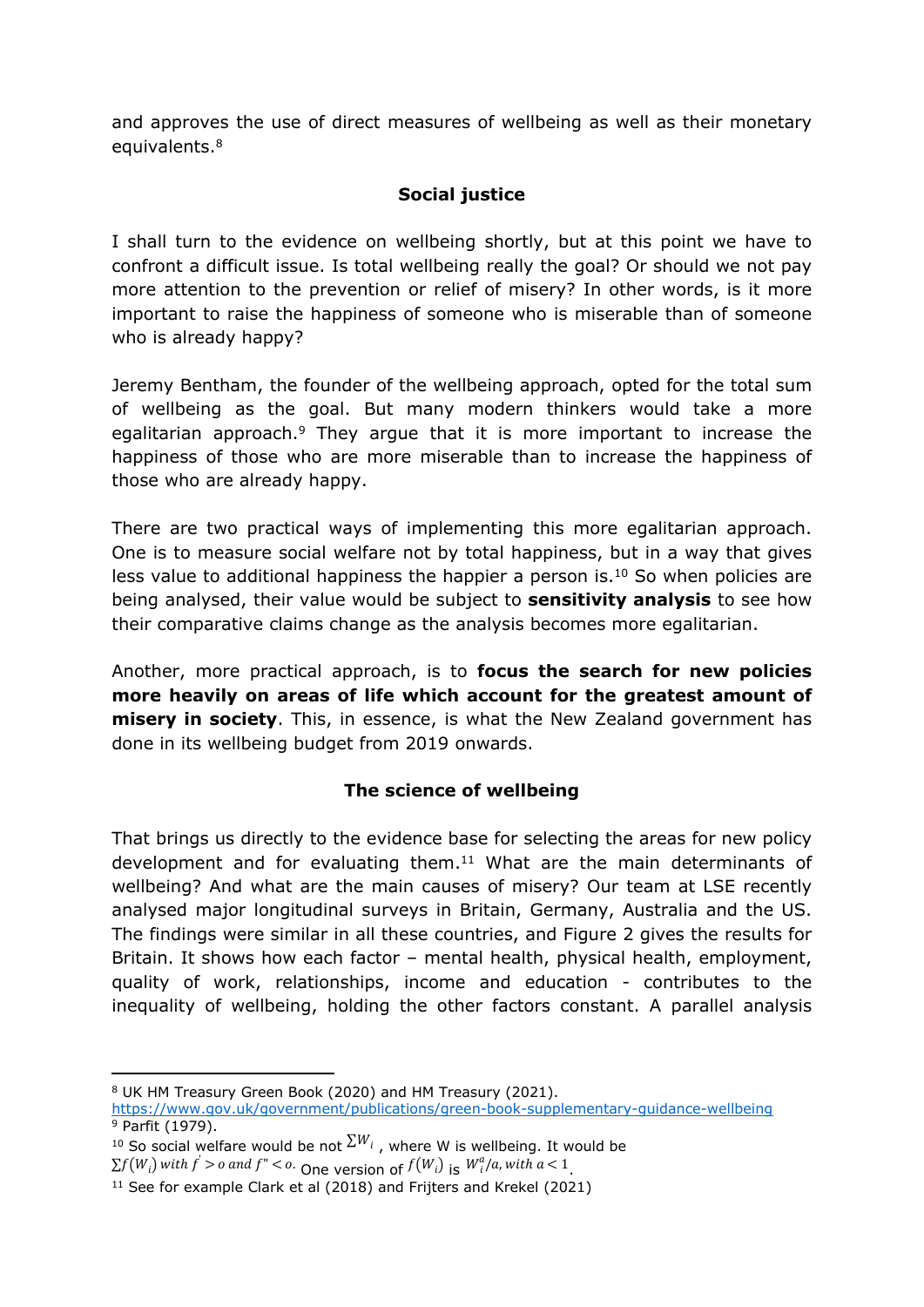shows how much each factor contributes to the prevalence of misery and the ranking of factors is the same for each analysis.<sup>12</sup>



**Figure 2. What matters for wellbeing?** Partial correlation coefficients

Source: Clark et al (2018).<sup>13</sup>

Thus, as Figure 2 shows, **more of the misery in our country is due to diagnosed mental illness than to any other factor** – and physical illness is also important. Next come **human relationships** - at work and in the family and only then comes income. This finding is repeated in country after country. It is also reflected in people's responses to COVID-19. So we need a **new, broader concept of deprivation** – the inability to enjoy life for whatever reason, rather than just because of poverty.

An alternative approach to priorities is to simply ask people "How much do you worry about the following issues (0 – never, 10 – a lot)?". The results for a representative UK sample before COVID-19 are shown in Figure 3. They broadly confirm the ranking of priorities shown in Figure 2.

<sup>12</sup> Clark et al (2018) Table 16.1.

<sup>&</sup>lt;sup>13</sup> On the quality of work see p.74;  $0.16 = (0.4/1.9)$  x Labour force participation rate.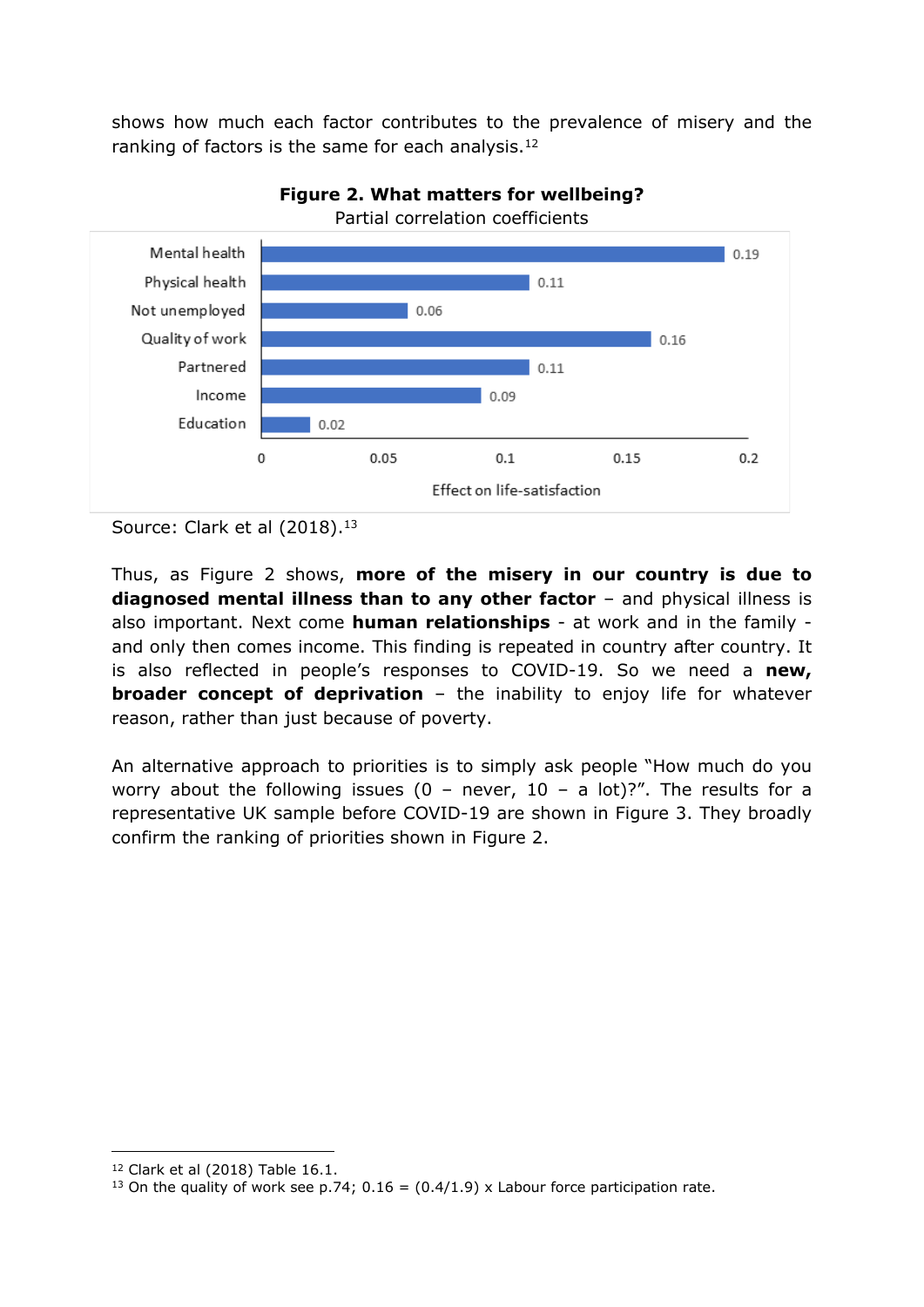#### **Figure 3. "How much do you worry about the following issues (0 never, 10 a lot)?"**



Source: Oxford Economics, What Do We Worry About Most? (2018). Survey by NatCen.

Many of our adult characteristics are laid down in childhood, which makes it pertinent to ask which aspects of child development best predict a happy adult life? The answer is that **emotional health at 16 is a better predictor of a good adult life than all the qualifications a person ever gets**. <sup>14</sup> But how can we influence a child's emotional health? The evidence is striking: **primary and secondary schools (and their teachers) affect the emotional health of children as much as their parents do**. 15

The policy implication of all this is clear. Policy-makers should give much lower priority to long-term economic growth and much higher priority to the services which sustain mental health, physical health, child development, family life and elderly care. It is the **social infrastructure** which matters most, not the physical infrastructure (as so many politicians wrongly seem to assume). To level up those areas which are left behind it requires better services more than better economic infrastructure. And our education system should teach more than the skills of earning a living – it should teach the skills of life.

<sup>14</sup> Clark et al (2018). Figure 1.2.

 $15$  Clark et al (2018). Figure 1.5(b).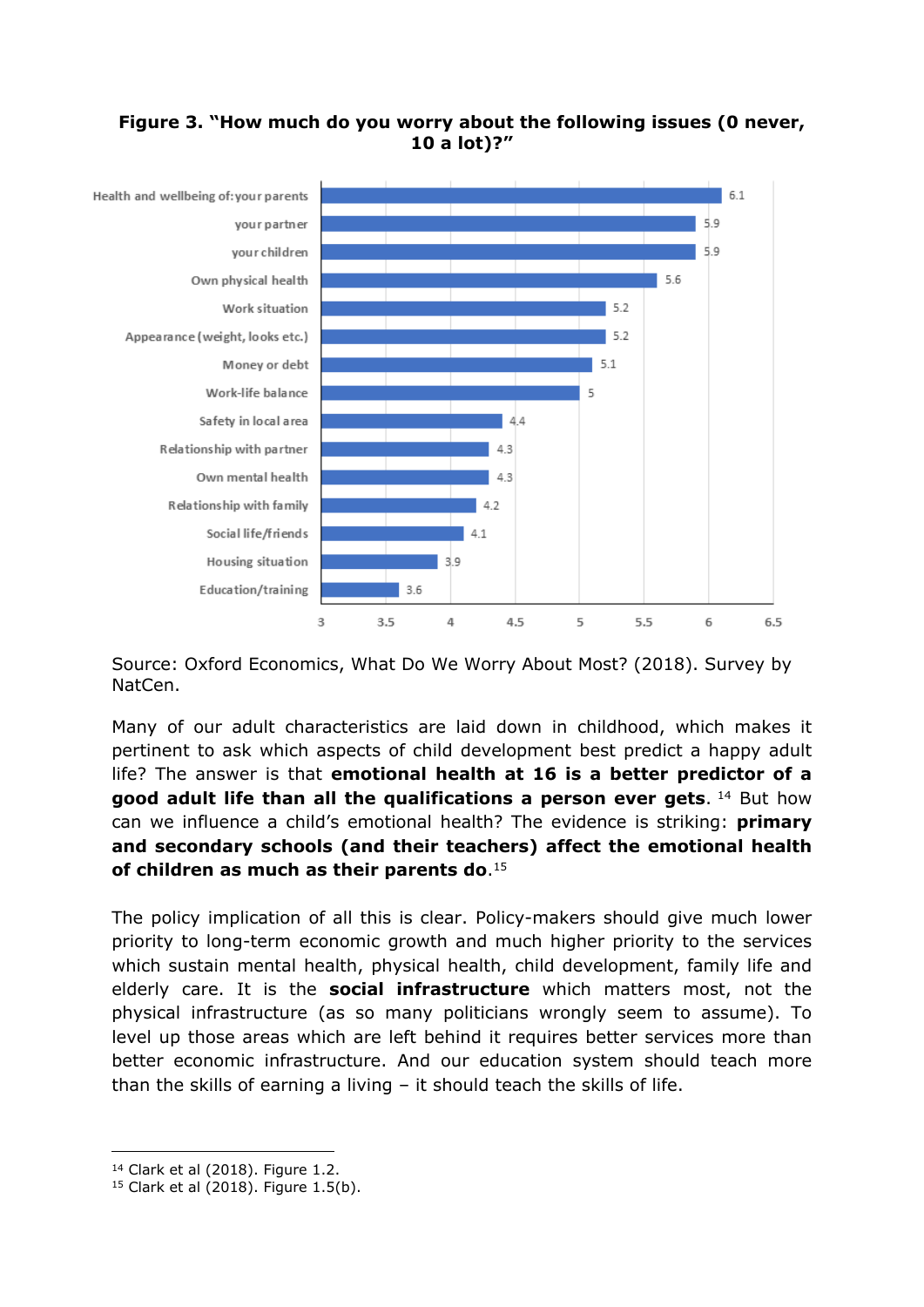#### **Experiments**

But precisely how should we spend the money for these important aspects of life? We can only know what works by the process of experiment. It is not enough to address the right problem and to have good intentions. The next step in advancing wellbeing is through conducting **thousands of experiments** to discover which policies make the most difference to wellbeing per pound spent. Let me give a few examples.

In British schools there have been a series of attempts to **teach life skills**. The last Labour Government introduced a programme called Social and Emotional Aspects of Learning (SEAL). Its impact was evaluated in secondary schools and found to be zero – no effect on emotional, behavioural or academic outcomes.<sup>16</sup> The reason was identified as insufficiently structured materials and a lack of teacher training. By contrast, a more recent 4-year weekly curriculum in secondary schools called Healthy Minds was found to raise the student's lifesatisfaction by 0.4 points (out of 10). If we convert this into a measure of quality-of-life, the cost per extra QALY was only £1,000 – well below the standard criterion of around £25,000 for additional health expenditure.<sup>17</sup>

Turning to adults, hundreds of clinical trials of **modern psychological therapy** show 50% rates of recovery for depression or anxiety disorders after an average of some 10 sessions. They also show that the patients treated will work on average one additional month over the next two years as a result of the treatment. This generates enough additional income to cover the cost of the therapy. On this basis, Layard et al (2007) proposed a programme of Improved Access to Psychological Therapy. When implemented, the results of the trials were repeated in the field.<sup>18</sup>

Clearly the same experimental approach should be used by voluntary organisations as by public policy-makers. For example when the Action for Happiness movement's Exploring What Matters Couse was evaluated, it was found to increase life-satisfaction by over 1 point (out of 10).<sup>19</sup>

One general point needs to be made about social experiments. Even if the experimenter's main target is not wellbeing, wellbeing should always be measured throughout the experiment.

<sup>16</sup> Humphrey et al (2010).

 $17$  Layard et al (2018) and Lordan and McGuire (2019).

<sup>18</sup> D.M. Clark (2018). Layard and Clark (2014).

 $19$  Krekel et al (2021).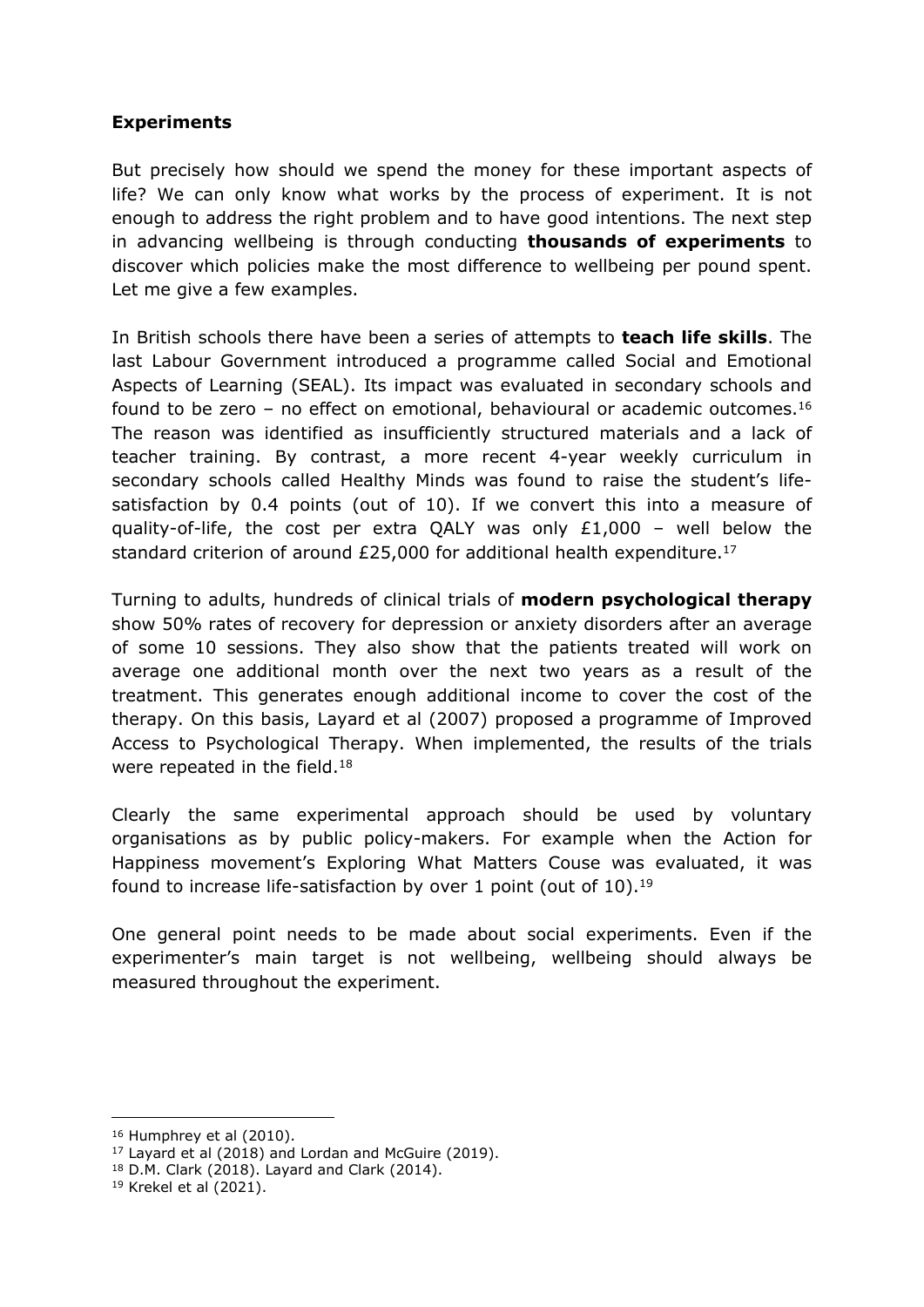## **The length of life and WELLBYs**

Throughout COVID-19 a key question has been how much we value the saving of life. So our measure of the impact of policies needs to take this into account. How? We want people to have lives which are long and full of wellbeing. So the simplest approach is to say that we want for each individual the **maximum total wellbeing-years**, where we simply add up the wellbeing in each year of their life. A natural acronym for wellbeing-years is WELLBYs, (just as medics talk of QALYs measuring quality-of-life-adjusted life years). So we wish that each life will have the largest possible number of WELLBYs. (If the effects are distant – a pure social time-preference rate of say 1.5% a year needs to be applied).

This approach has huge implications for policy, especially for policies involving safety and the risk of death. At present the value of life in terms of money is derived from one of two methods:

- (i) People's preferences, revealed by how much more they would need to be paid to do a job with a higher-risk of death, or
- (ii) People's stated preferences when asked what they would pay for a reduced risk of death.

These methods involve major assumptions. By contrast, the wellbeing approach is very simple: it simply examines the change in WELLBYs.<sup>20</sup> And it implies a very different trade-off between money and life-years from that implied by traditional methods. In the wellbeing approach an extra year of life is of equivalent value to around  $E750,000.<sup>21</sup>$  By contrast, existing methods yield values well below £100,000.

Which approach is the more plausible? Traditional values, for instance, would not justify a lockdown to save lives threatened by COVID-19, while the wellbeing approach would.<sup>22</sup> And **public opinion supported the lockdowns. So the wellbeing approach would seem to be in tune with public opinion**. Thus it does seem that future policies should give more weight to the preservation of life relative to other objectives – compared with what happened before COVID. This does not mean an increase in public expenditure, which we take as given. But it does mean a rebalancing.<sup>23</sup>

<sup>20</sup> Dolan (2011).

<sup>&</sup>lt;sup>21</sup> In a typical wellbeing equation, Wellbeing = 0.3 log Income. So dIncome / dWellbeing = Income / 0.3 = say £100,000. And the typical life-year provides 7.5 WELLBYs. See Layard and Oparina (2021).

<sup>22</sup> Dolan and Jenkins (2020).

<sup>&</sup>lt;sup>23</sup> If benefits are measured in WELLBYs, the monetary equivalent of a life-year does not appear directly in the calculations, but it is implicit.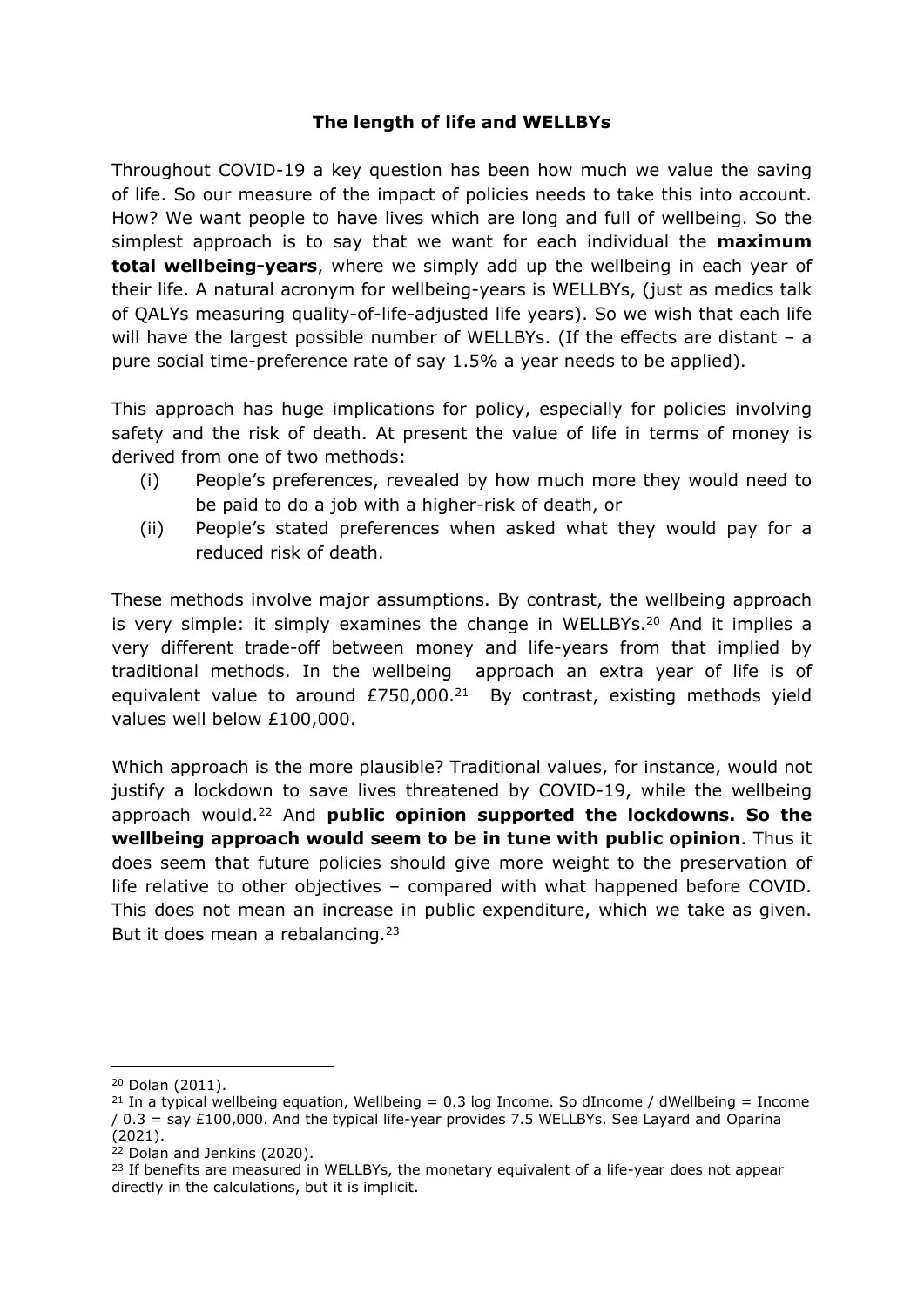## **The effect of wellbeing on other goods**

We have so far focused single-mindedly on wellbeing as the overarching good. We need recruits to this view! But, even is you do not buy that, you should take wellbeing very seriously because of its good effects on other things you value. So here are some important facts.

- **Education.** Making children happier makes them learn better.<sup>24</sup>
- **Health.** Your wellbeing predicts your subsequent longevity better than a medical diagnosis does.<sup>25</sup>
- **Productivity.** Greater wellbeing increases productivity.<sup>26</sup>
- **Family/Social cohesion.** Happy people create more stable families, and

happy people are more pro-social.<sup>27</sup>

## **The new organisation of policy-making**

So, if a government wanted to implement the wellbeing approach, what new procedures would it need? Bids for public money would need to be justified by their effects on wellbeing, and this would apply to current as well as to capital expenditure. Officials would need help in making these estimates. So the Treasury would need to include a Wellbeing Appraisal Group to help train departments in how to make their proposals – and then to vet them when they arrive. At local level there would be Local Wellbeing Agreements between local authorities and local social services about how to raise the wellbeing of residents. There would be an annual report to Parliament on how the nation's wellbeing had developed – and how government policy had impacted on it.

#### **Research on wellbeing**

At the same time it will be crucial to expand the knowledge base available to policy-makers and to expand the workforce of analysts well-versed in wellbeing. This requires more funding from UKRI. Cost-effective funding should include a **multi-university wellbeing research institute**. This would bring together brilliant researchers from psychology, sociology and economics to tackle the major problems of modelling the wellbeing of the population. The research would be both proactive, and reactive to the need of policy makers. An institute would

 $24$  The best evidence comes from interventions to improve wellbeing. See Durlak et al (2011), Hanh and Weare (2017), Adler (2016) and Frederickson and Branigan (2005).

<sup>25</sup> For UK data see Steptoe & Wardle. (2012). On USA see Lee and Singh (2020).

<sup>26</sup> Bellet et al (2020).

<sup>27</sup> Idstad et al. (2015),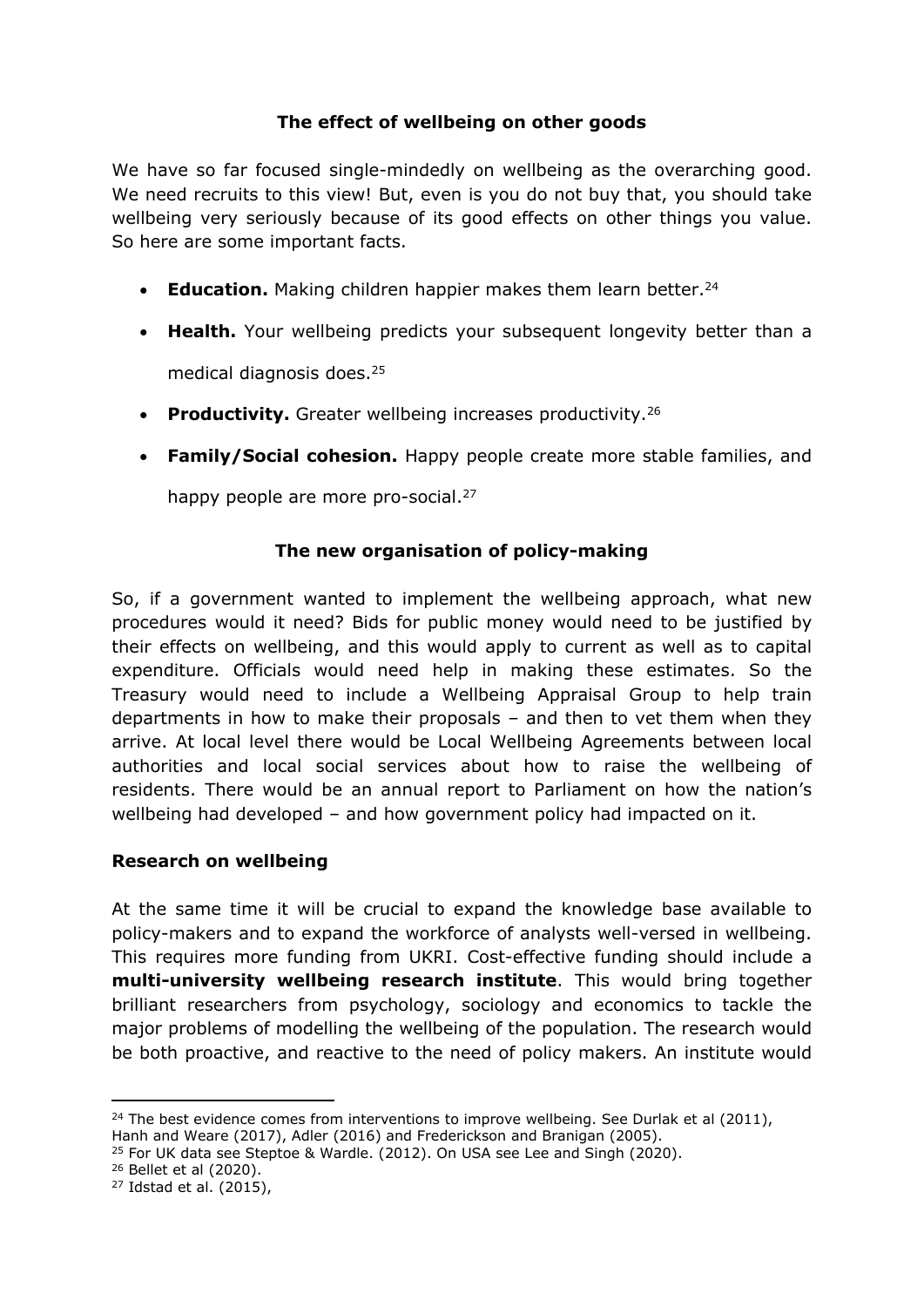provide a career path for people joining this new field. And it would provide a user-friendly contact point for policy-makers.

#### **Conclusion**

The wellbeing approach is not new. Its adherents have included William Beveridge, architect of the British welfare state. But now its time has really come. There is an explosion of articles (academic and popular) on both wellbeing and mental health. And more and more universities around the world are teaching the subject, producing a body of trained analysts able to apply these ideas to policy. The OECD have persuaded all member countries to measure the wellbeing of their people.<sup>28</sup> The governments of five countries have formed an alliance called the Wellbeing Economy Governments partnership (WEGo).<sup>29</sup> All these countries are small. It is time for a large country to give a lead.

<sup>28</sup> OECD (2013).

<sup>29</sup> Scotland, Iceland, New Zealand, Wales and Finland. <https://weall.org/>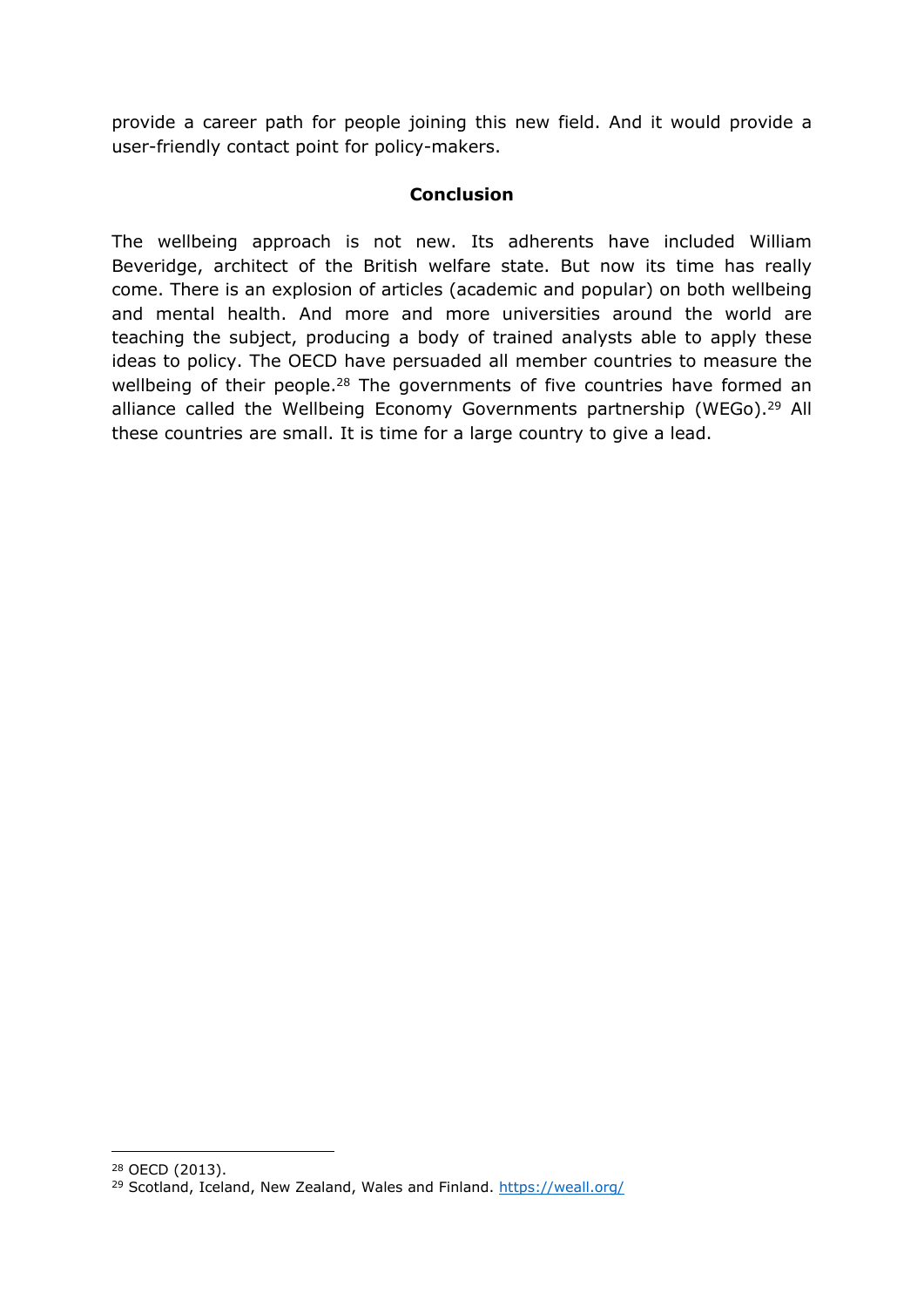#### **References**

- Adler, A. (2016). Teaching well-being increases academic performance: Evidence from Bhutan, Mexico, and Peru. Publicly Accessible Penn Dissertations, University of Pennsylvania.
- Bellet, C., De Neve, J. E., & Ward, G. (2020). Does employee happiness have an impact on productivity?. Saïd Business School WP WP 2019-13.
- Bentham, J. (1789). An Introduction to the Principles of Morals and Legislation. London: T. Payne and Son
- Clark, A.E, Flèche, S., Layard, R., Powdthavee, N., and Ward, G. (2016). Origins of Happiness: Evidence and policy implications, VOX CEPR Policy Portal, 12 December.
- Clark, A., Flèche, S., Layard, R., Powdthavee, N., & Ward, G. (2018). The origins of happiness. Princeton University Press.
- Clark, D. M. (2018). Realizing the Mass Public Benefit of Evidence-Based Psychological Therapies: The IAPT Program. Annual Review of Clinical Psychology.
- Council of the European Union. (October 2019). The Economy of Wellbeing: Creating Opportunities for people's wellbeing and economic growth. P. R. Committee. Brussels, Council of the European Union. Draft Council conclusions on the Economy of Wellbeing.
- Dolan, P. (2011). Thinking about it: thoughts about health and valuing QALYs. Health economics, 20(12), 1407-1416.
- Dolan, P., & Jenkins, P. (2020). Estimating the monetary value of the deaths prevented from the UK Covid-19 lockdown when it was decided upon--and the value of" flattening the curve". London School of Economics.
- Durlak, J. A., Weissberg, R. P., Dymnicki, A. B., Taylor, R. D., & Schellinger, K. B. (2011). The impact of enhancing students' social and emotional learning: A meta‐analysis of school‐based universal interventions. Child development, 82(1), 405-432.
- Fredrickson, B. L. and C. Branigan (2005). "Positive emotions broaden the scope of attention and thought‐action repertoires." Cognition & emotion 19(3): 313-332.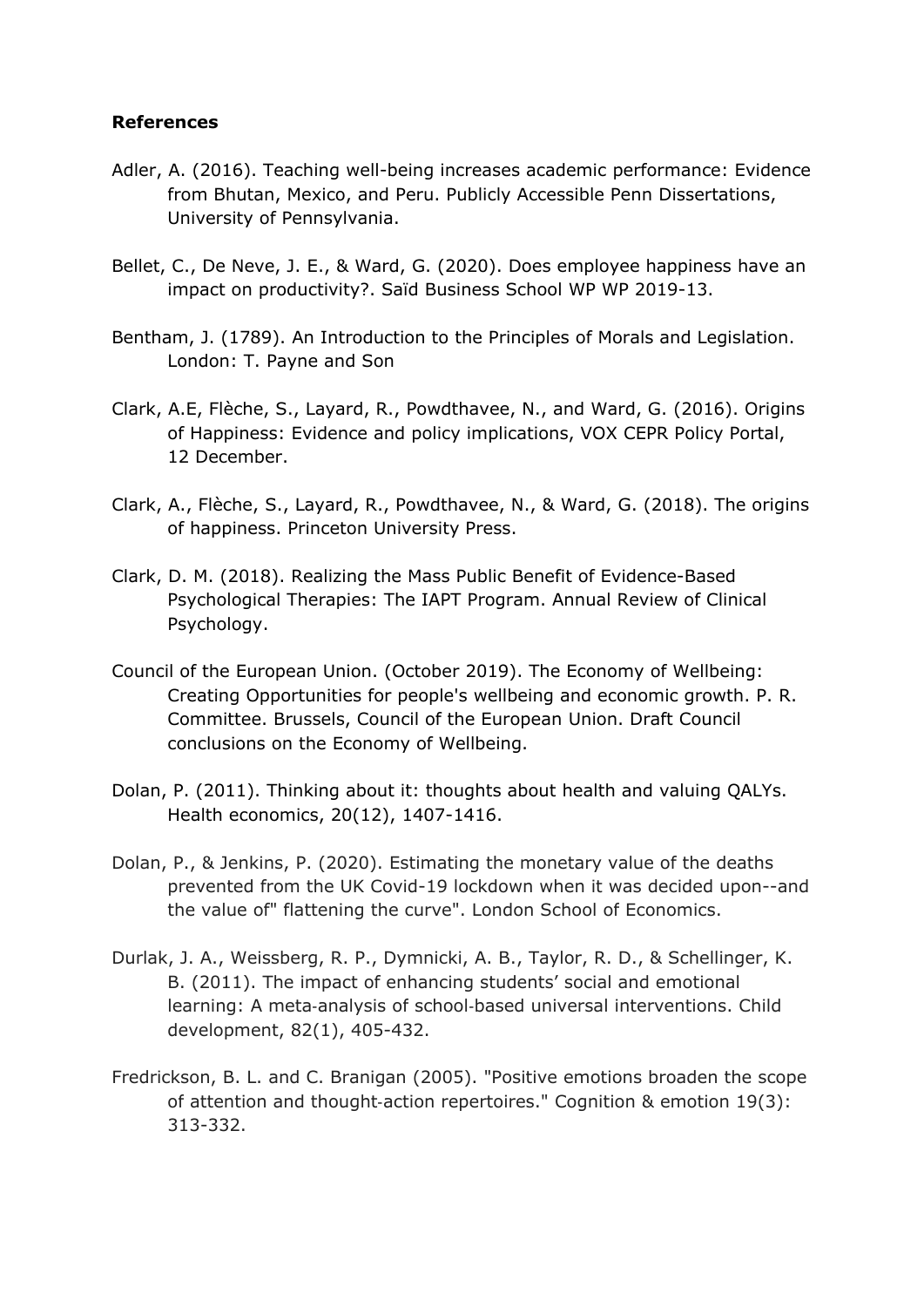- Frijters, P., Clark, A. E., Krekel, C., & Layard, R. (2020). A happy choice: wellbeing as the goal of government. Behavioural Public Policy, 4(2), 126- 165.
- Frijters, P., & Krekel, C. (2021). A Handbook for Wellbeing Policy-Making: History, Theory, Measurement, Implementation, and Examples. Oxford University Press.
- Hanh, T. N. and K. Weare (2017). Happy Teachers Change the World: A Guide for Cultivating Mindfulness in Education, Parallax Press.
- HM Treasury (2020). The Green Book: Central Government Guidance on Appraisal and Evaluation: HM Treasury, London, UK: OGL Press, 2018 (also available online on www. gov. uk/government/publications), ISBN 978-1-912225-57-6.
- HM Treasury (2021). Wellbeing Guidance for Appraisal: Supplementary Green Book Guidance. HM Treasury, London, UK: OGL Press, 2021
- Humphrey, N., Lendrum, A., & Wigelsworth, M. (2010). *Social and emotional aspects of learning (SEAL) programme in secondary schools: national evaluation*. Retrieved from London.
- Idstad, M., Torvik, F. A., Borren, I., Rognmo, K., Røysamb, E., & Tambs, K. (2015). Mental distress predicts divorce over 16 years: the HUNT study. BMC Public Health, 15(1), 1-10.
- Kahneman, D., Diener, E., & Schwarz, N. (Eds.). (1999). Well-being: Foundations of hedonic psychology. Russell Sage Foundation.
- Krekel, C., De Neve, J. E., Fancourt, D., & Layard, R. (2021). A local community course that raises wellbeing and pro-sociality: Evidence from a randomised controlled trial. Journal of Economic Behavior & Organization, 188, 322-336
- Layard, R., Clark, D., Knapp, M., & Mayraz, G. (2007). Cost-benefit analysis of psychological therapy. National Institute Economic Review, 202(1), 90-98.
- Layard, R., & Clark, D. M. (2014). Thrive: the power of evidence-based psychological therapies. Penguin UK.
- Layard, R., Bailey, L., Coleman, J., & Judge, E. (2018). Healthy Minds. A fouryear course in secondary schools. In LSE (Ed.), *[http://www.healthymindsinschools.org/wp-](http://www.healthymindsinschools.org/wp-content/uploads/2017/11/HealthyMinds-Pamphlet-181130.pdf)*